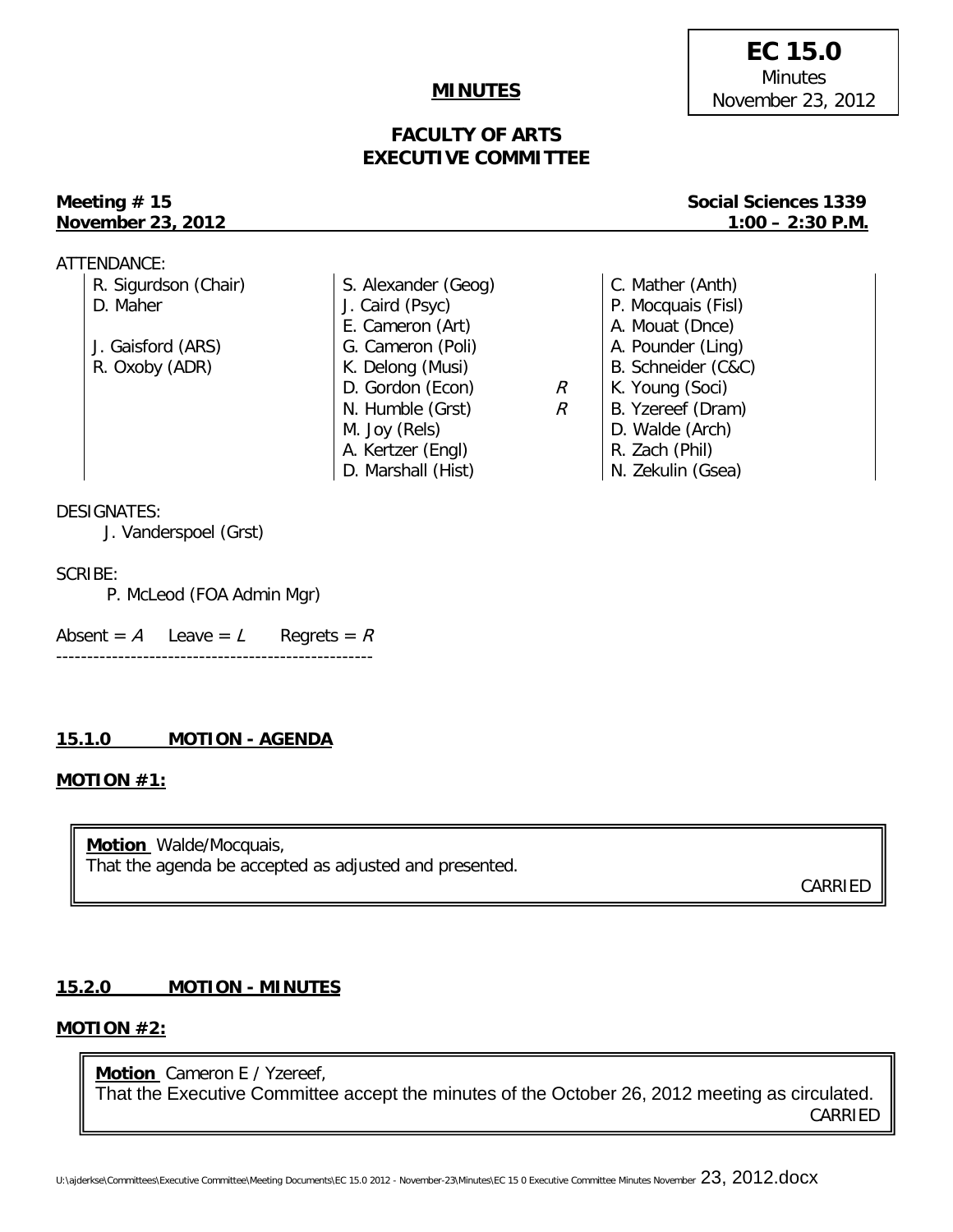# **15.3.0 WELCOME: (Sigurdson - Chair)**

- Balanced budget submitted and was well received by the Provost. We requested additional funds for items to be determined later. Final University budget goes to Board of Governors March 13. The finance partner will work with each department to keep updated.
- We received 8 positions Stimulus, CRC plus other faculty funded positions. Startup funds now being reviewed.
- Number of requests from our Faculty submitted for the 60 post doc positions. 37 proposals for Stimulus 60 proposals for the Post Docs.
- Proposal to create new department Linguistics and Germanic, Slavic, East Asian. This will come to Executive for approval. Other proposals to follow.

# **15.4.0 CALENDAR CHANGES (Gaisford)**

# **MOTION #3:**

Moved by: Eric Cameron Seconded by: Barry Yzereef

**(Art – New Standards for Studio Concentration and Other Program Changes):**  That the Executive Committee of the Faculty of Arts recommends the revisions to the University of Calgary Calendar shown in the document entitled "Art-Programs".

See the "Summary of the Proposed Changes" below as well as the document itself.

CARRIED

# **MOTION #4:**

Moved by: Barb Schneider Seconded by: Dan Maher

**(Communication and Culture – Restructuring of BCS/BFS and Other Program Changes):**  That the Executive Committee of the Faculty of Arts recommends the revisions to the University of Calgary Calendar shown in the document entitled "Communication and Culture-Programs".

See the "Summary of the Proposed Changes" below as well as the document itself.

CARRIED

# **MOTION #5:**

Moved by: Anna Mouat Seconded by: Barry Yzereef

**(Dance – New Combined BA Dance/BKin Program and Other Program Changes):**  In accordance with document entitled "Dance-Programs", that the Executive Committee of the Faculty of Arts recommends the revisions to programs in Dance including the introduction of a combined BA, Dance/ BKin (General) program.

See the "Summary of the Proposed Changes" below as well as the document itself.

CARRIED

Friendly amendment: correct 'combined BA, Dance/Bed' to read 'combined BA, Dance/BKin' (Agreed)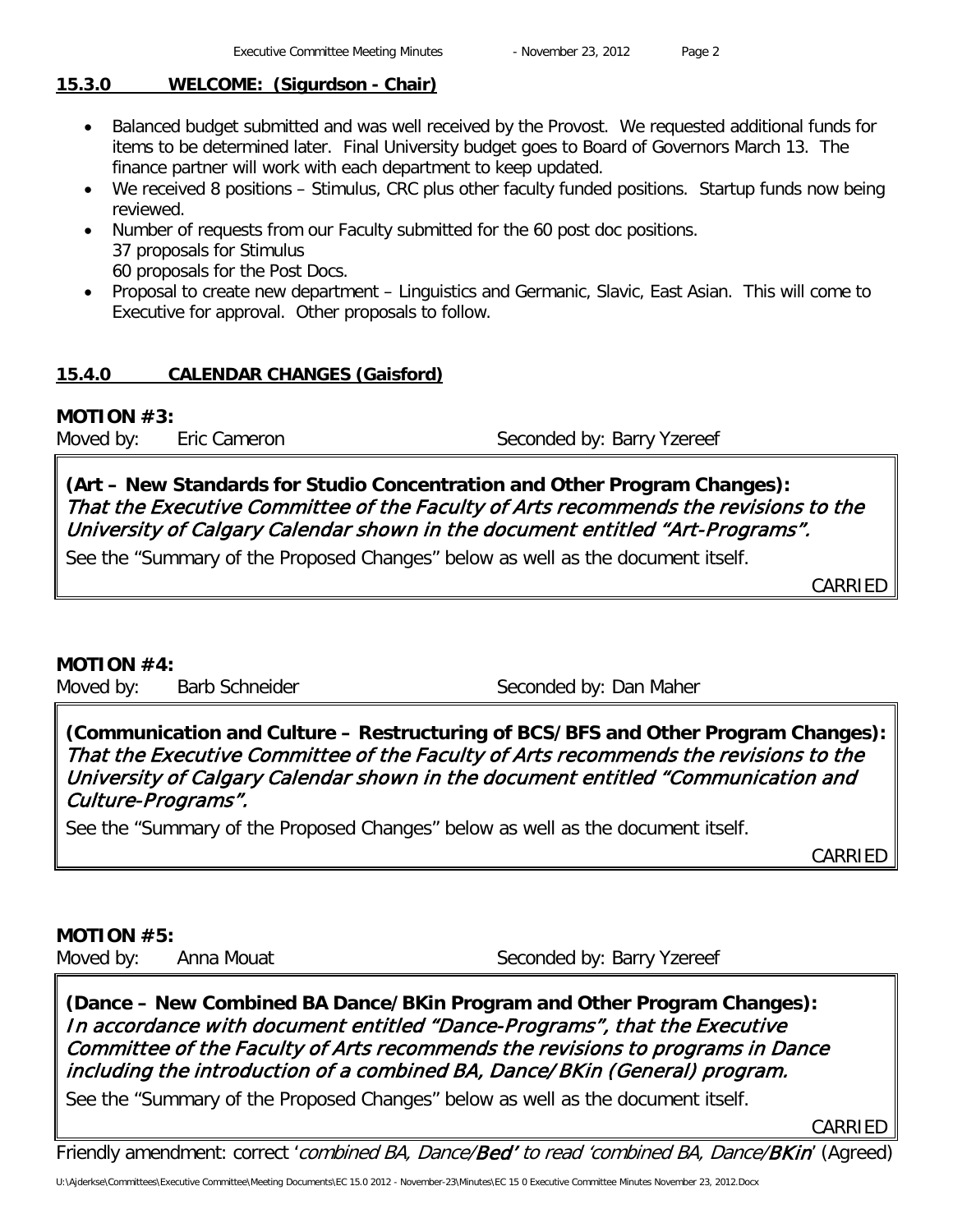# **MOTION #6:**

Moved by: Nicolas Zekulin Seconded by: Adrienne Kertzer

**(Germanic, Slavic and East Asian Studies – Courses in Arabic, Responsibility for East Asian Studies and Other Program Changes):** 

As specified in the documents entitled "Germanic Slavic and East Asian Studies-Courses-Arabic," "Germanic Slavic and East Asian Studies-Courses-East Asian Studies" and "Germanic Slavic and East Asian Studies-Programs," that the Executive Committee of the Faculty of Arts recommends the revisions to the University of Calgary Calendar including: (a) the addition of four courses in Arabic and (b) the transfer of jurisdiction over programs in East Asian Studies to the Department of Germanic, Slavic and East Asian Studies.

See the "Summary of the Proposed Changes" below as well as the documents themselves.

CARRIED

Friendly Amendment – to split this motion into two for voting purposes only.

A) Arabic Carried

B) East Asian Carried

# **MOTION #7:**

Moved by: Dan Maher Seconded by: Barry Yzereef

**(Minor in Architectural Studies – Transfer to the Faculty of Environmental Design):**  The Executive Committee of the Faculty of Arts recommends the transfer of jurisdiction over the minor in Architectural Studies to the Faculty of Environmental Design in accordance with the document entitled "IDP-Architectural Studies-Programs".

See the "Summary of the Proposed Changes" below as well as the document itself.

CARRIED

# **MOTION #8:**

Moved by: Dan Maher Seconded by: Shelley Alexander

**(Interdisciplinary Canadian Studies Program – Restructuring):**  That the Executive Committee of the Faculty of Arts recommends the revisions to the University of Calgary Calendar shown in the document entitled "Canadian Studies-Programs".

See the "Summary of the Proposed Changes" below as well as the document itself.

CARRIED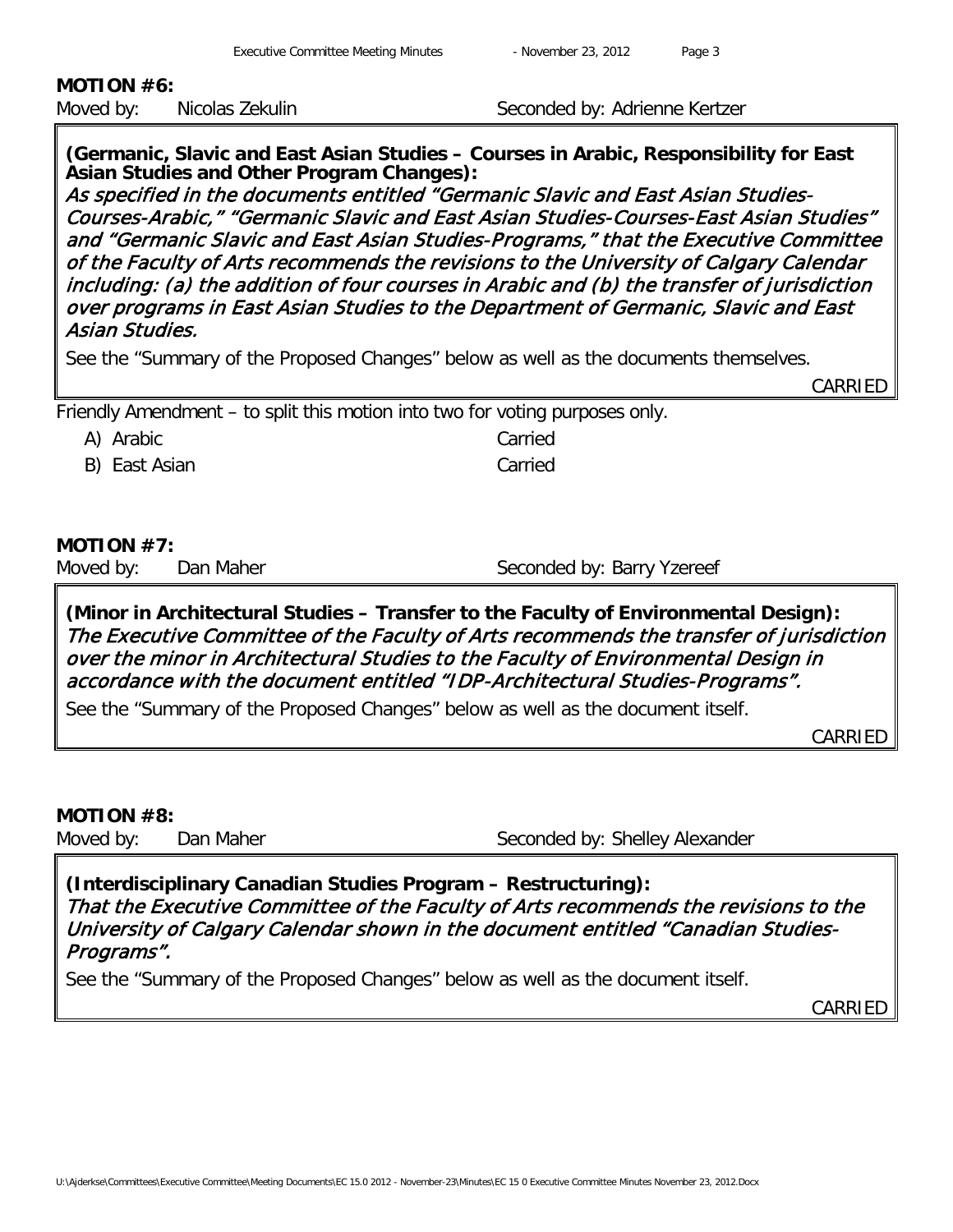# **MOTION #9:**

Moved by: Dan Maher Seconded by: Shelley Alexander

# **(Minor in Comparative Literature – Closure):**  That the Executive Committee of the Faculty of Arts recommends the closure of Minor in Comparative Literature in and the deletion of all but two courses in the Field accordance with the documents entitled "Comparative Literature-Programs" and "IDP-Comparative Literature-Courses."

See the "Summary of the Proposed Changes" below as well as the document itself.

CARRIED

Friendly amendment: change 'all but one course' to read 'all but two courses'. Accepted

### **MOTION #10:**

Moved by: Dan Maher Seconded by: Barry Yzereef

**(Graduate Program in Israel Studies – Closure):**  That the Executive Committee of the Faculty of Arts recommends the closure of the Graduate Studies Specialization in Israel Studies in accordance with the document entitled "Israel Studies-Programs".

See the "Summary of the Proposed Changes" below as well as the document itself.

CARRIED

### **MOTION #11:**

Moved by: Dan Maher Seconded by: Adrienne Kertzer

**(Minor in Medieval and Early Modern Studies – Name Change and Restructuring):**  That the Executive Committee of the Faculty of Arts recommends the revisions to the University of Calgary Calendar shown in the document entitled "Medieval and Early Modern Studies-Programs".

See the "Summary of the Proposed Changes" below as well as the document itself.

CARRIED

# **MOTION #12:**

Moved by: Dan Maher Seconded by: Charles Mather

**(Multidisciplinary/General Programs – Closure of the BSc Communication and Culture [Multidisciplinary] and the BA in General Humanities:** 

That the Executive Committee of the Faculty of Arts recommends the closure of the BSc Communication and Culture (Multidisciplinary) and the BA in General Humanities in accordance with the document entitled "1-Faculty-Multidisciplinary Studies-Programs".

See the document entitled "1-Faculty-Multidisciplinary Studies-Programs."

CARRIED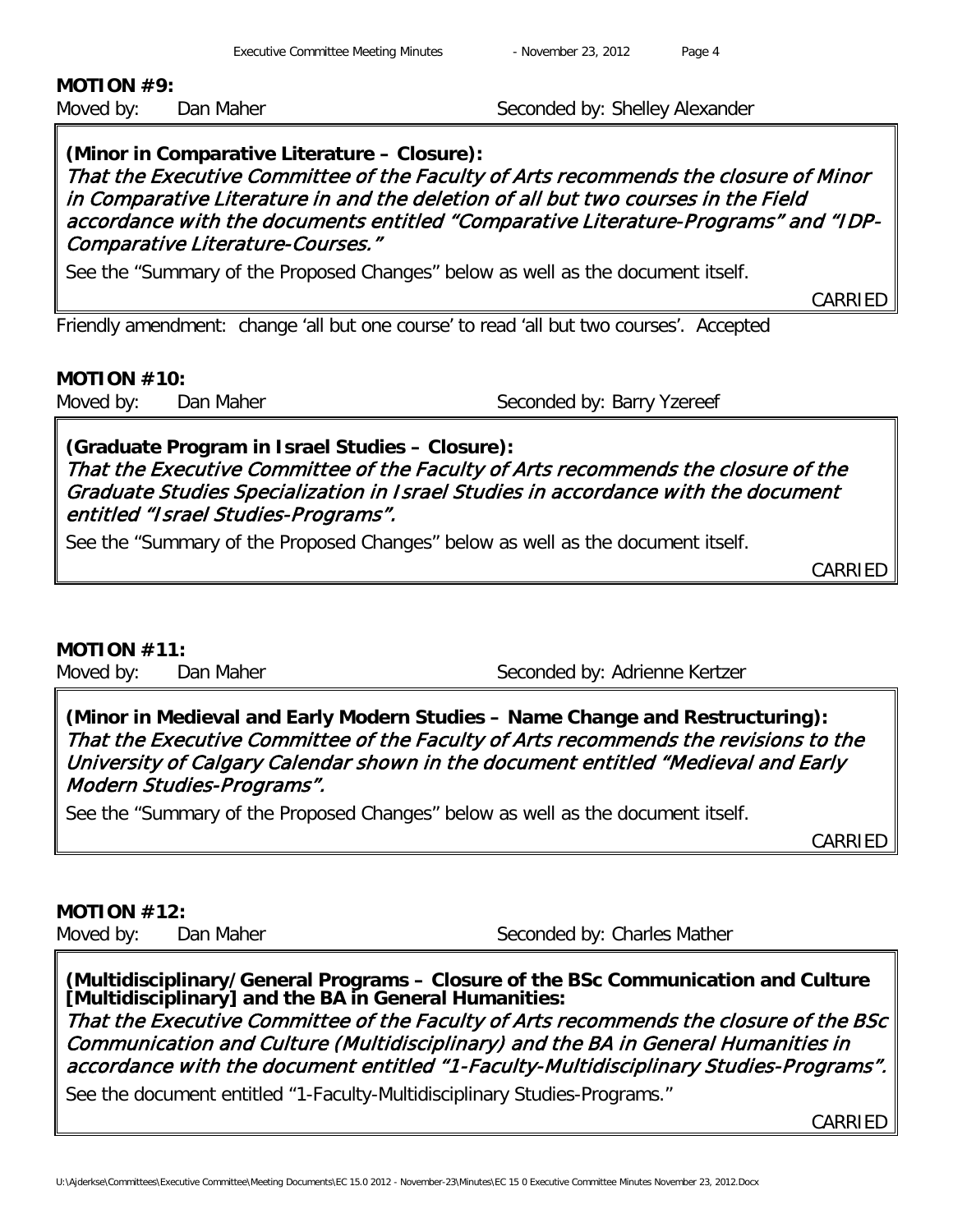# **MOTION #13:**

Moved by: Adrienne Kertzer Seconded by: John Vanderspoel

#### **(First Omnibus Motion – More Substantive Changes):** That the Executive Committee of the Faculty of Arts recommends the proposed revisions to the University of Calgary Calendar shown in the following documents. As these documents contain more substantive changes, they will be forwarded to Faculty Council for formal approval.

Anthropology-Courses Archaeology-Graduate Programs Communication and Culture-Courses-Film Drama-Courses English-Courses French Italian and Spanish-Courses-Spanish Geography-Courses Germanic Slavic and East Asian Studies-Courses-Chinese Germanic Slavic and East Asian Studies-Courses-German History-Courses IDP-Transportation Studies-Courses IDP-Urban Studies-Programs Linguistics-Courses Music-Courses Political Science-Courses Psychology-Courses Psychology-Graduate Programs Religious Studies-Courses Sociology-Courses

See below for a "Summary of the Proposed Changes".

CARRIED

### **MOTION #14:**

Moved by: Barry Yzereef Seconded by: Gavin Cameron

**(Second Omnibus Motion – Minor Changes):** Executive Council of the Faculty of Arts recommends the proposed revisions to the University of Calgary Calendar shown in the following documents. As these documents contain only minor changes, they will be forwarded to Faculty Council for information purposes rather than voting.

1-Faculty-Courses-Arts 1-Faculty-Regulations 1-University-Cooperative Education and Internships-Courses 1-University-Cooperative Education and Internships-Programs Anthropology-Programs Archaeology-Courses Archaeology-Programs Art-Courses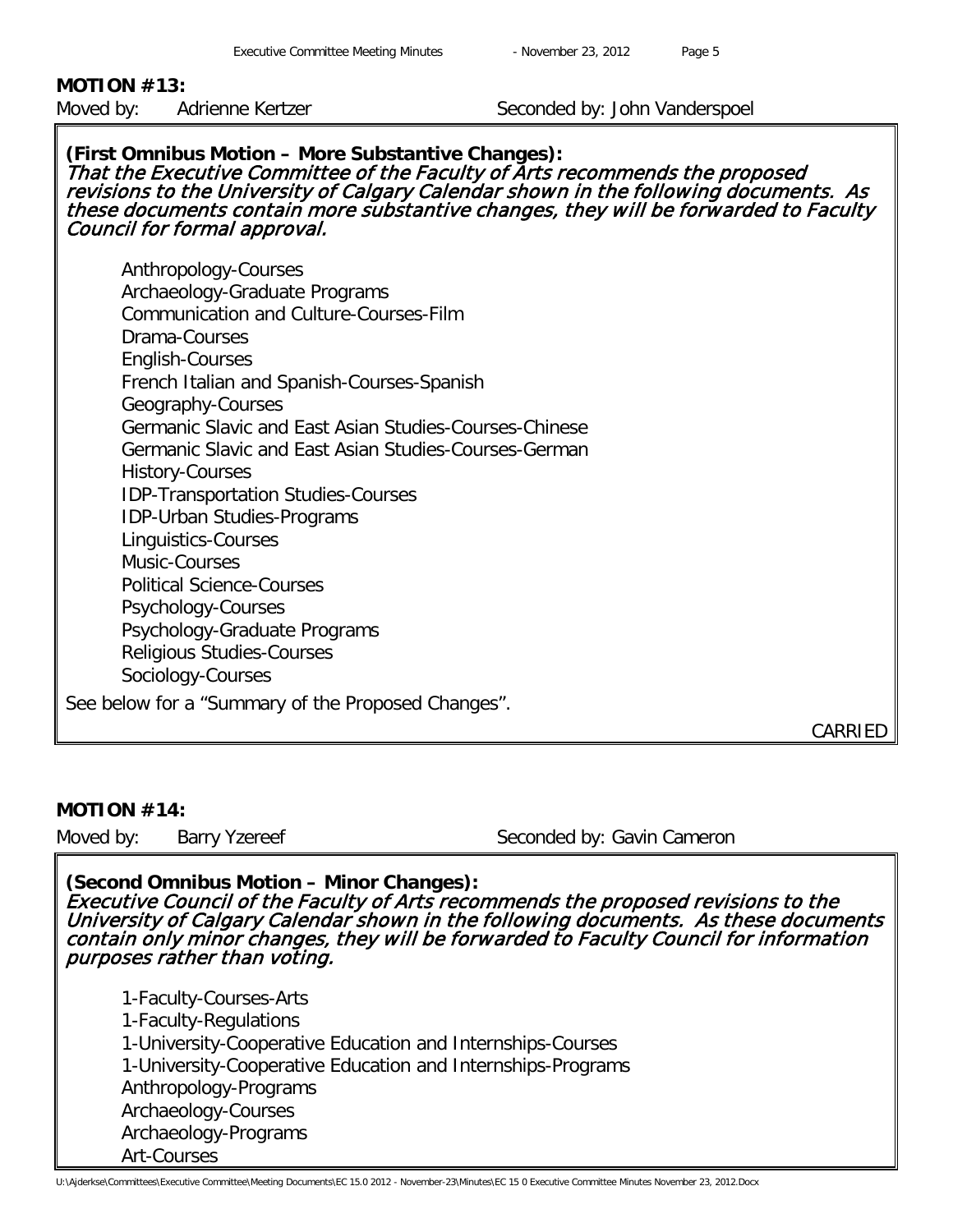Art-Courses-Art History Centre for Military and Strategic Studies-Courses Communication and Culture-Courses-Communication and Culture Communication and Culture-Courses-Communication Studies Drama-Programs Economics-Courses Economics-Programs English-Programs French Italian and Spanish-Courses-French French Italian and Spanish-Courses-Italian French Italian and Spanish-Programs Geography-Graduate Program Geography-Program Germanic Slavic and East Asian Studies-Courses-Japanese Greek and Roman Studies-Courses Greek and Roman Studies-Courses-Greek Greek and Roman Studies-Courses-Latin Greek and Roman Studies-Programs History-Programs IDP-Ancient and Medieval History-Program IDP-Canadian Studies-Courses IDP-Development Studies-Programs IDP-Earth Science-Programs IDP-International Indigenous Studies-Courses IDP-International Indigenous Studies-Programs IDP-International Relations-Programs IDP-Law and Society-Programs IDP-Museum and Heritage Studies-Programs IDP-South Asian Studies-Programs IDP-Women's Studies-Courses Linguistics-Graduate Programs Linguistics-Linguistics and Language-Programs Linguistics-Programs Political Science-Programs Religious Studies-Programs Music-Programs Music-Courses-Music Education Philosophy-Courses Philosophy-Programs Psychology-Program See below for a "Summary of the Proposed Changes".

CARRIED

As typos, minor edits, and translations were referred to in the meeting without page numbers or locations in the documents, we ask that all these edits (typos, minor wording, changes, or translations) be sent to Jim Gaisford in an email. [Gaisford@ucalgary.ca](mailto:Gaisford@ucalgary.ca)